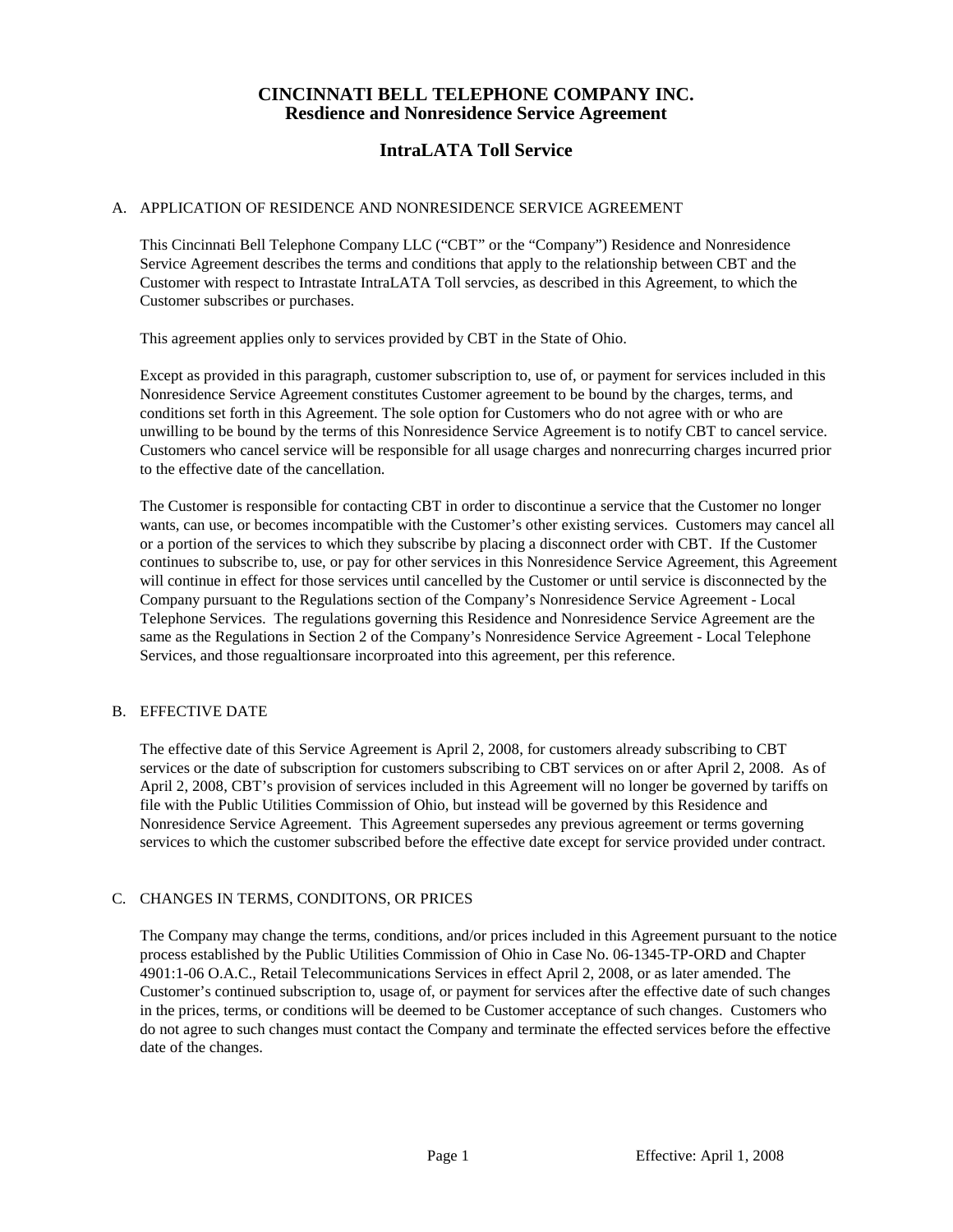# **IntraLATA Toll Service**

### D. TERMS AND CONDITIONS

### 1. Service Description

IntraLATA Toll Service provides a connection between two exchange access lines or trunks within the same LATA and within the State of Ohio where local calling does not apply. The Company only provides IntraLATA Toll Service in certain situations where calls are not routed through a pre-subscribed interexchange carrier or a pre-subscribed local (intraLATA) toll provider. IntraLATA Toll Service is not available from the Company on a pre-subscribed basis.

IntraLATA Toll Service is provided on a per minute basis, and the rates are defined in terms of initial minutes, additional minutes, service charges, and discounts. For information regarding minute rates and discounts, see the rates and charges section of this service agreement.

The calling party may request and arrange for an IntraLATA Toll Service call to be billed collect or to a third-party telephone number, as described in B.3.a and B.3.d of this section:

A service charge applies to each operator-handled call, except for emergency calls, as defined in B.2 of this section, which are exempt from the service charge. Discounts for TDD/TTY Lines and Calls Placed Through the Telephone Relay Service (TRS) do not apply to any service charges.

If the customer requests that an operator complete an IntraLATA Toll Service call, regardless of the call type, an operator handled service charge will apply. An operator is needed to complete any of the call types described in part B.3 of this section.

2. Emergency Calls

IntraLATA Toll Service calls to Governmental Emergency Service Agencies are provided at no charge when the calls meet the criteria in following:

- a. Call is to fire-fighting, police, Ohio State Highway Patrol, or emergency squad services (as designated by the appropriate governmental agency), provided that the called party answers emergency service calls on a personally attended (live) twenty-four hour basis, 365 days a year.
- b. Call is for an emergency meaning that the call is of short duration in order to seek assistance under conditions that threaten human life and/or property and requires prompt corrective action.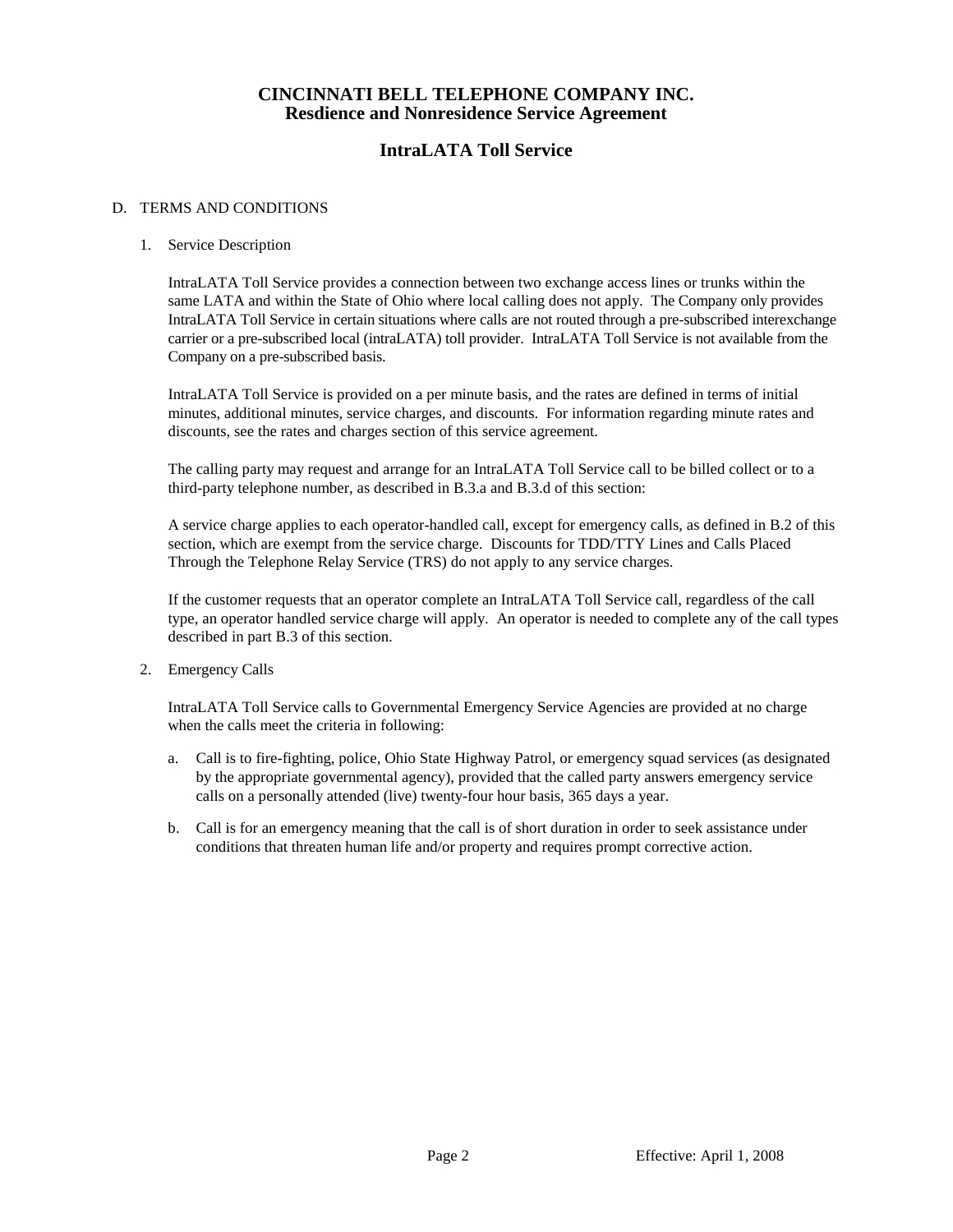# **IntraLATA Toll Service**

- 3. Operator-Handled Call Types
	- a. Collect: The call may be charged to the called station account, provided the charges are accepted at the called telephone number.
	- b. Person-to-person calls: The customer specifies to an operator a particular person to be reached, or a particular station, department or office to be reached through a PBX attendant. The customer may name another individual in place of the original called party, or may agree to talk to another station through a PBX attendant, and the call is still charged as person-to-person. If the customer makes arrangements in advance with a particular person or station for the establishment of a connection at a specified time (appointment call), the call is charged as person-to-person.
	- c. Station-to-station calls: The customer specifies to an operator a particular telephone number to be reached in order to arrange for charges to be paid by the called party (collect call) or billed to a third number.
	- d. Third Party Billed Telephone Number: The call may be charged to a station other than the stations originating and terminating the call upon authorization by the Company.
- 4. Customer-Dialed Service

Customer-dialed service is used when the customer dials a telephone number directly without the assistance of an operator. If facilities are not available for dial completion, a customer may give an operator the telephone number of the telephone, private branch exchange (PBX) system, or PBX station being called, and the call is considered customer-dialed. Only initial and additional minute rates apply.

5. Timing of Messages

For customer-dialed and operator-handled station-to-station calls, a message starts at the time communication is established between the calling station and the called telephone number, PBX system, or PBX station reached directly rather than through a PBX attendant.

For operator-handled person-to-person calls, a message starts at the time communication is established between the person calling and (1) the particular person called, (2) another party acceptable to the person calling, or (3) a PBX station reached through a PBX attendant.

Chargeable time ends when the calling station "hangs up" thereby releasing the network connection. If the called station "hangs up" but the calling station does not, chargeable time ends when the network connection is released either by automatic timing equipment in the telecommunications network or by the Company operator.

Chargeable time does not include time lost because of faults or defects in the service.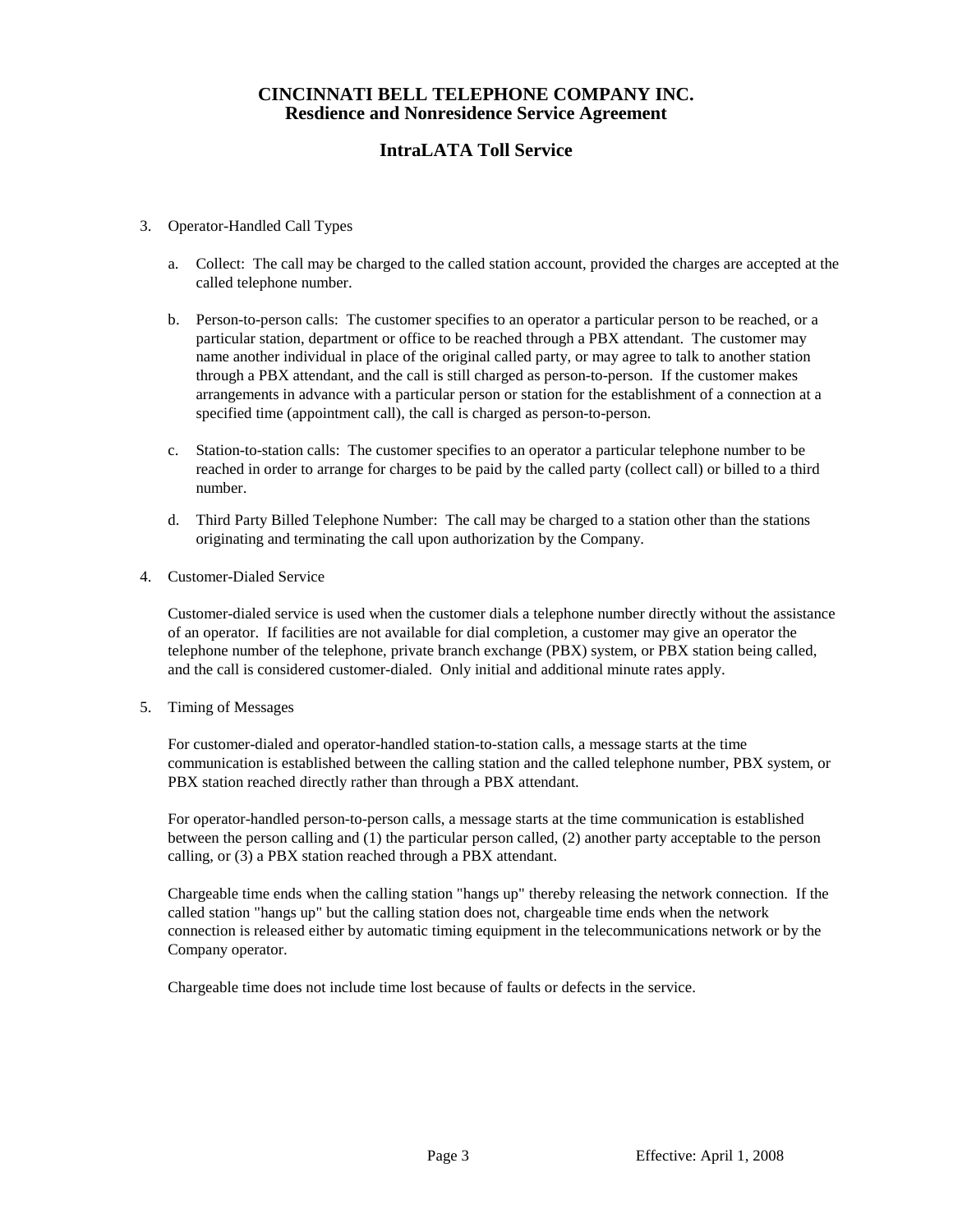# **IntraLATA Toll Service**

6. Discounted Calling Periods

Discounts for the Evening and Night/Weekend reduced rate periods in the Rates and Charges section are expressed as a percent reduction of the charge calculated at the rates for the initial and additional minutes of messages occurring within the rate discount periods.

- a. For all classes of service the discount is applied only to the sum of the initial and additional minute charges. The discount is computed separately for charges in each rate period and the results are then totaled.
- b. When application of the discount results in a fractional penny of charge, the amount will be rounded down to the nearest whole cent.
- 7. Time of Day

The time legally or commonly in use at the rate center of the calling station determines the rate period for customer-dialed calls.

In cases where a message begins in one rate period and ends in another, the appropriate discount applies to the rates due for the portion of the message occurring in the reduced rate period.

8. Rates Applicable on Certain Holidays

On Christmas Day (December 25), New Year's Day (January 1), Independence Day (July 4), Thanksgiving Day and Labor Day, the rate applicable is the Evening rate, unless a lower rate would normally apply.

9. Discounts for TDD Lines and Calls Placed Through the Telephone Relay Service (TRS)

TDD lines maintained by non-profit organizations or governmental agencies, upon written application and verification that such lines are maintained for the benefit of the disabled, are eligible to receive a 70% discount on the IntraLATA Toll Service per minute rates. If the computed charges include a fraction of a cent, the fraction is rounded down to the next whole cent.

All IntraLATA Toll Service calls placed through the Telephone Relay Service (TRS) are eligible to receive a 70% discount off the IntraLATA Toll Service per minute rates. The discount shall not apply to sponsor charges associated with calls placed to pay-per-call services, such as 900, 976, or 900-Like services. If the computed charges include a fraction of a cent, the fraction is rounded down to the next whole cent.

These discounts do not apply to any service charges.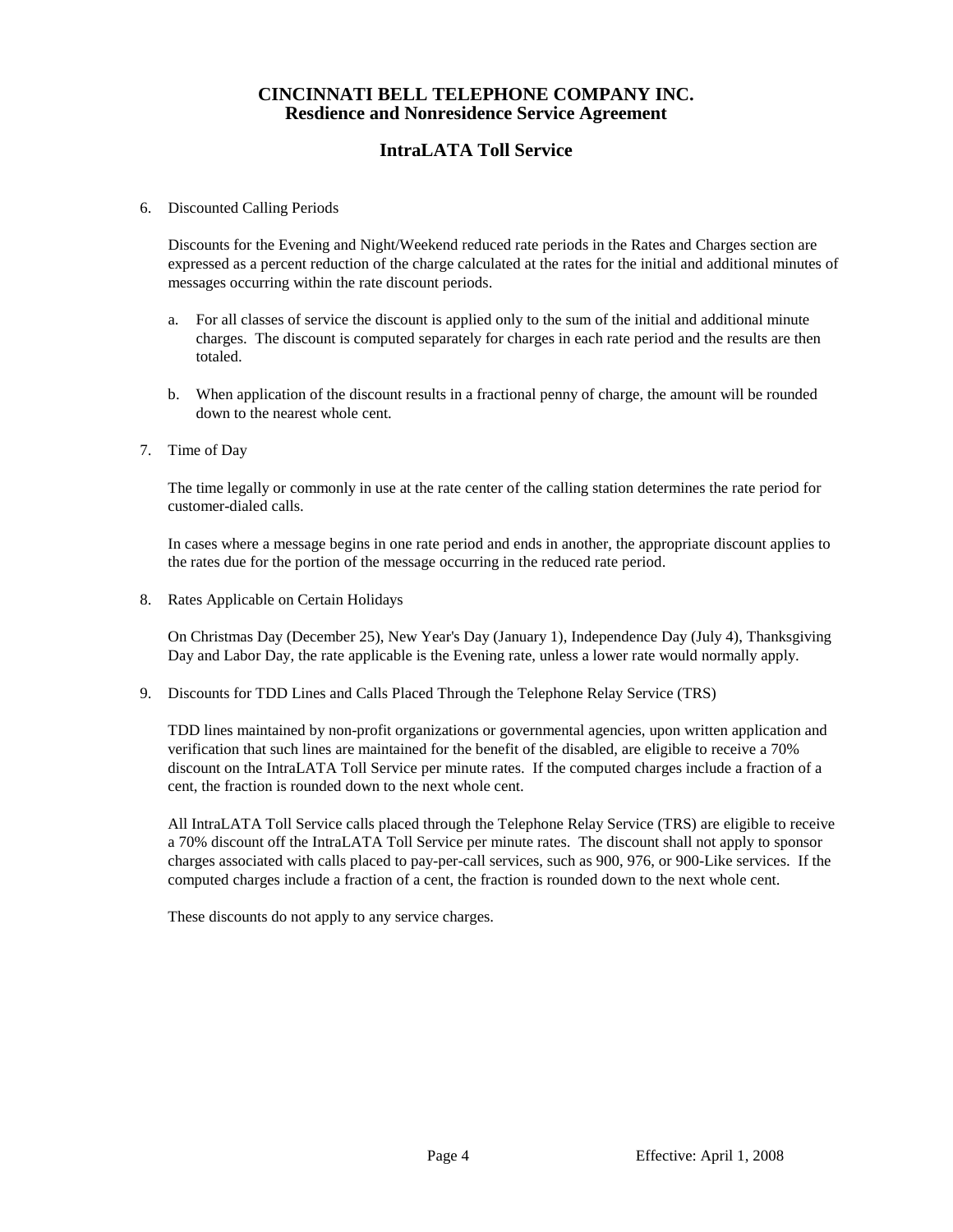## **IntraLATA Toll Service**

### E. RATES AND CHARGES

1. General

MTS rates are quoted in terms of initial minute, additional minutes and service charges as follows.

a. Initial Minute

Initial minute rates are for connections of one minute or less.

b. Additional Minutes

Additional minute rates are for additional whole minutes or fractions beyond the initial minute during which connection continues.

c. Service Charges

A service charge applies to each operator-handled station-to-station and person-to-person call. Discounts do not apply to the service charge.